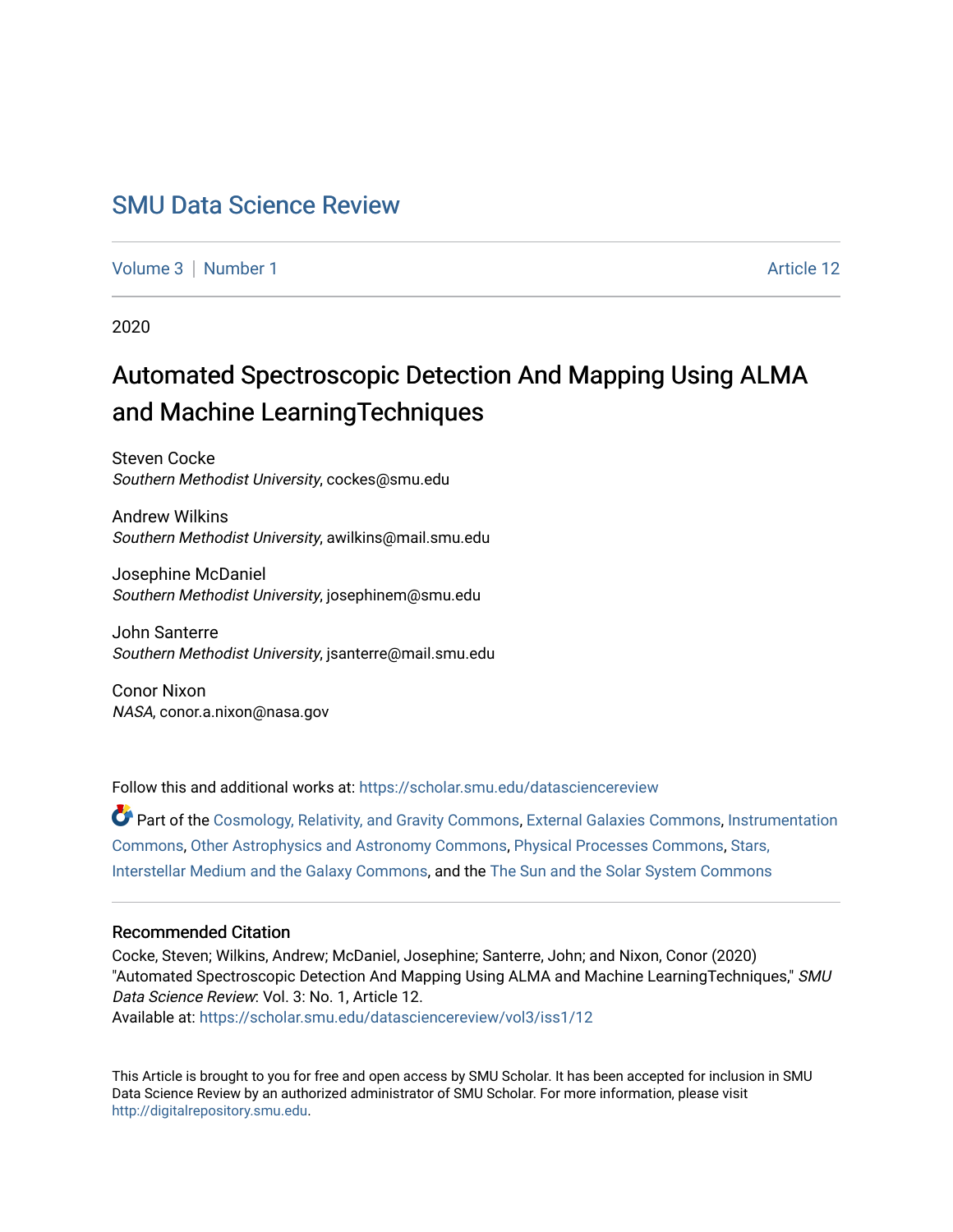## Automated Spectroscopic Detection And Mapping Using ALMA and Machine Learning Techniques

Andrew Wilkins<sup>1</sup>, Steven Cocke<sup>1</sup>, Josephine McDaniel<sup>1</sup>, John Santerre<sup>1</sup>, and Conor Nixon<sup>2</sup>

<sup>1</sup> Master of Science in Data Science, Southern Methodist University, Dallas TX 75275 USA {awilkins,cockes,josephinem,jsanterr}@mail.smu.edu <sup>2</sup> NASA Goddard Space Flight Center, Greenbelt, MD, USA

conor a nixon@nasa.gov https://science.gsfc.nasa.gov/sed/bio/conor.a.nixon

Abstract. In this paper we present a methodology for automating the classification of spectrally resolved observations of multiple emission lines with the Atacama Large Millimeter/submillimeter Array (ALMA). Molecules in planetary atmospheres emit or absorb different wavelengths of light thereby providing a unique signature for each species. ALMA data were taken from interferometric observations of Titan made between UT 2012 July 03 23:22:14 and 2012 July 04 01:06:18 as part of ALMA project 2011.0.00319.S. We identified a list of possible molecules known to emit and least one spectral line at every frequency with flux greater than 3 standard deviations from the mean. We then developed an API (SpectralQuery) to query the CDMS and JPL databases for spectral line data, and used that API to obtain all known spectral emissions for each possible molecule identified. A greedy set cover approach was used to identify the most probable molecules that would reproduce the set of frequencies with respective flux greater than  $3\sigma$  away from the mean. We then selected a subset of those molecules as present in the atmosphere by specifying a selection threshold and one of two selection metrics. Our model was able to correctly classify 100% of previously discovered molecules in Titan's atmosphere from this data, including ethyl cyanide as reported in previous research. One molecule, formaldehyde, was identified in both selection metrics that was not previously recorded in the atmosphere. The results of our methodology allow for a streamlined approach for molecule classification and anomaly detection in planetary atmospheres.

## 1 Introduction

In 1860, Robert Bunsen (1811-1899) and Gustav Kirchhoff (1824-1887) developed what would come to be known as Kirchhoff's Laws and the foundations of spectroscopy [4]. These laws posit that every element and molecule produces a unique spectral line emission pattern. As such, spectroscopy has been and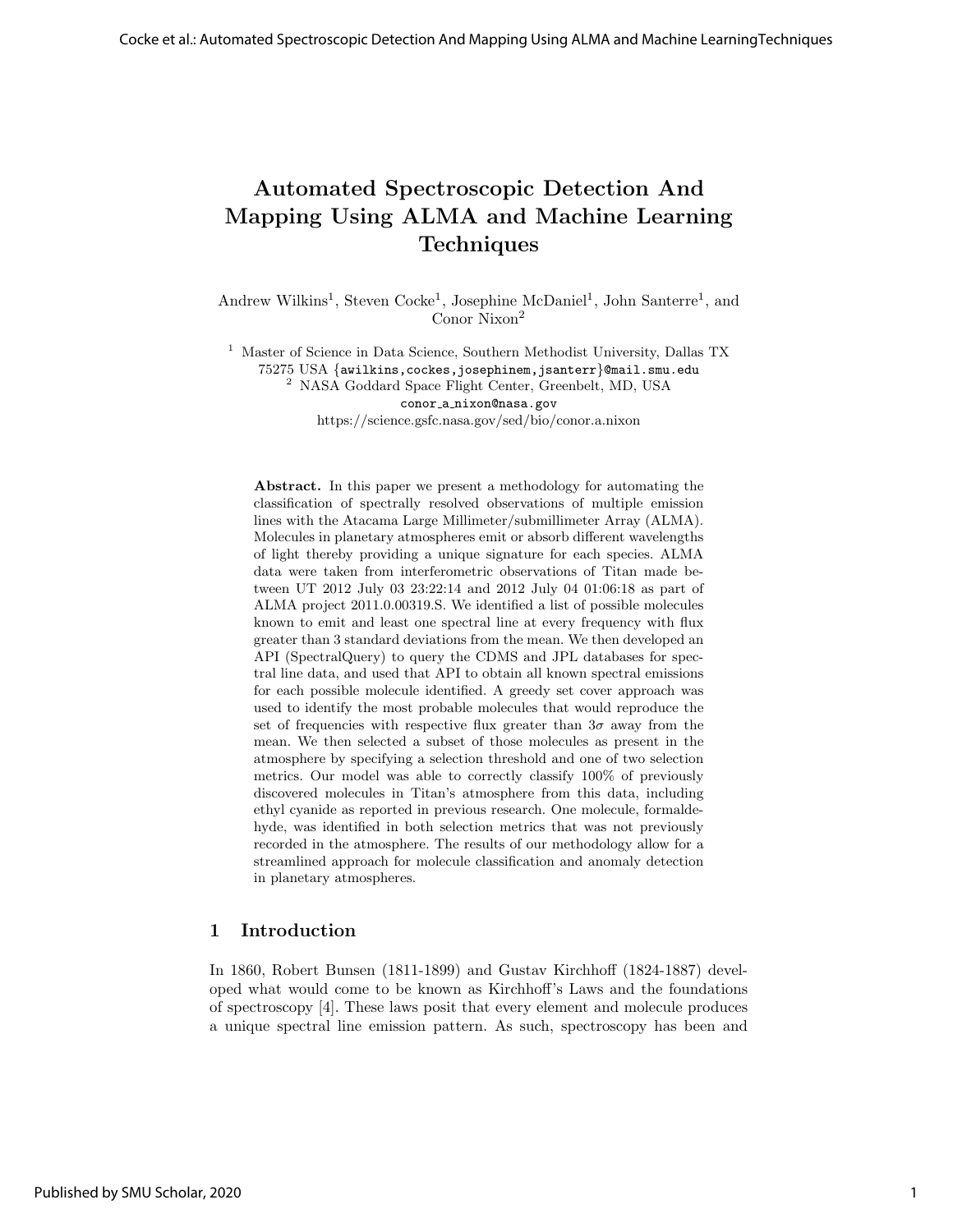still remains as the principle tool utilized by astrophysicists for determining the composition of planetary and stellar atmospheres [9]. By precisely measuring the frequencies of the absorbed and/or emitted spectral lines in a gas, every element can be distinctly determined. Astronomers use modern day telescopes to capture these spectra. The Atacama Large Millimeter/submillimeter Array (ALMA) is one such telescope array, located located in the Atacama Desert of Chile. It is an astronomical interferometer composed of 66 high-precision radio telescopes funded by over seven countries, and costing roughly 1.6 billion USD<sup> $1$ </sup>. It has the capability of operating in frequency ranges of 30 to 1000 gigahertz (GHz).

We received a set of four data files from NASA <sup>2</sup> of observations made on Titan using the ALMA telescope array that had already undergone some initial preprocessing, including calibration and deconvoluion ("cleaning"). For a complete description of all transformations performed to preprocess the original raw data, please see subsection 2: Observations of [5]. The format of the binary raw data returned from the ALMA telescope is outlined in the ALMA Test Interferometer documentation.

Up to this point in time, the process for detecting molecules in other planetary atmospheres has required a significant amount of manual work and database comparisons. The primary objective of our work is to automate elemental and molecular classifications contained within planetary atmospheres using spectroscopic data obtained from the Atacama Large Millimeter/submillimeter Array (ALMA), but also to provide a means of detection for known and unknown molecules. Doing so will automate the preprocessing, analysis, and visual representation of the data, allowing for the most interesting data sets to be quickly identified and selected for full spectral modeling. The novelty of the work performed herein is not only in the automation of the process to identify molecules in foreign planetary atmospheres, but also in the creation of weighted attributes and the application of a set-cover algorithm to those attributes.

Our research builds from the methods described in that paper, and identifies that there is a global need to automate the identification of molecules using spectroscopic data. With millions of known spectral lines available, the task of identifying every type of molecule present can be cumbersome and difficult to do, especially when there are multiple databases that are present that need to be used to gather supplemental data. We present a method for automating this process for spectral observations made using the ALMA telescope array, as well as the creation of a weighted attribute and implementation of an algorithm to choose which combination of molecules are most likely to represent activity witnessed in a planetary atmosphere.

Section 2 briefly discusses several other research papers that have been identified as related work, each with their own approach to similar problems. Section

 $1$  This information was extracted from the European Southern Observatory's website at https://www.eso.org/public/usa/teles-instr/alma/.

<sup>2</sup> National Aeronautics and Space Administration (NASA) is the sponsor of our project. Their website can be found at https://www.nasa.gov/ and Dr. Nixon's specific profile at https://science.gsfc.nasa.gov/sed/bio/conor.a.nixon.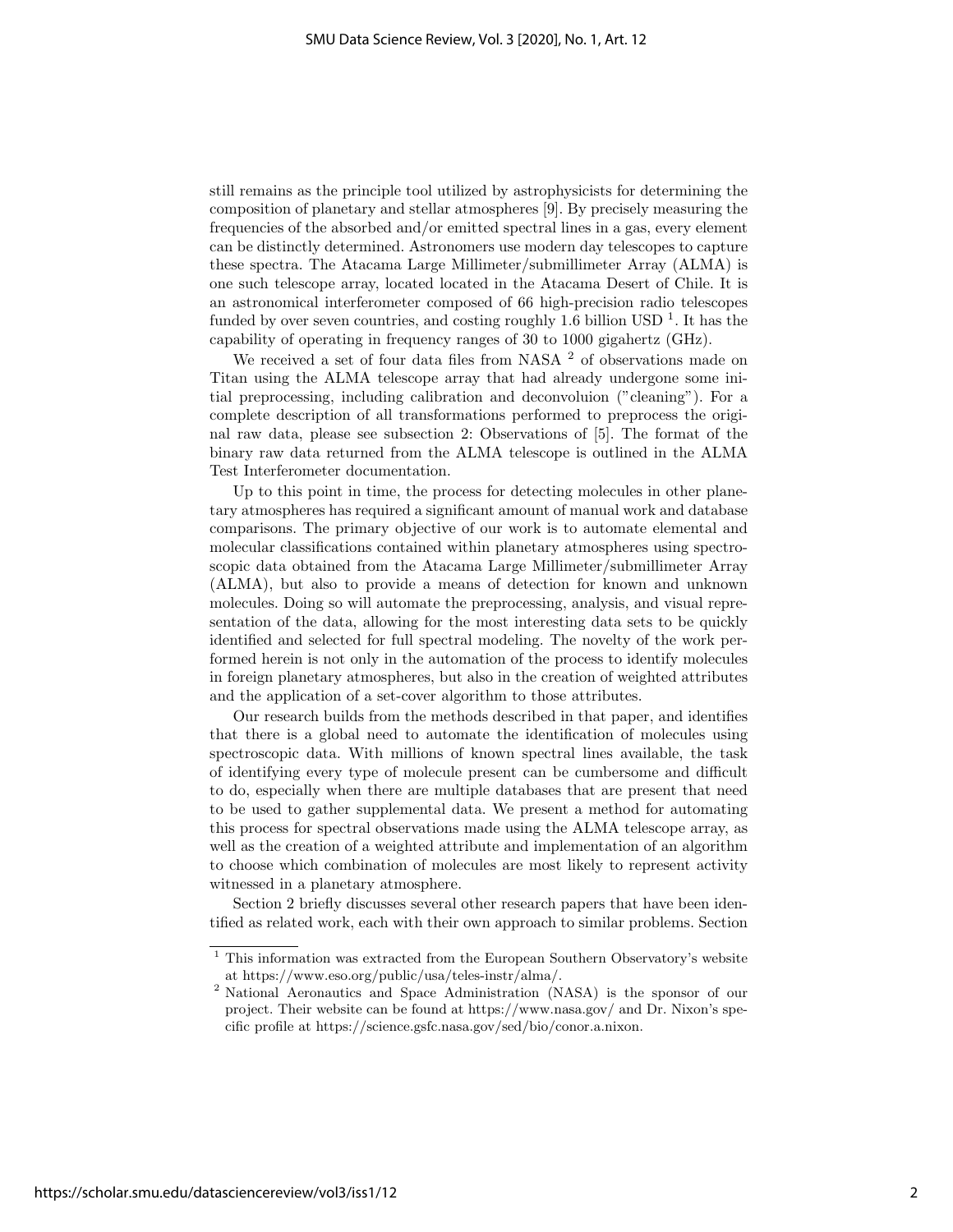3 walks through the methodology of all data preprocessing and logic behind the analysis: understanding the data, performing exploratory data analysis, fetching supplemental spectral emission line data and combining data from various sources. Towards the end of Section 3, the Set Cover Algorithm is explained, as well as the application of it with regards to our data and how molecules are selected for each set and cover. The results of our analysis are presented in Section 4, along with a brief discussion on possible areas for future work to be performed. A summary of cost and time savings to NASA is also provided.

## 2 Related Work

Multiple studies have confirmed the presence of molecules such as ethyl cyanide, within Titan's atmosphere [14], using spectra derived from sub-mm and infrared images, as well as emissions found at both poles [10]. It was not until the published paper in 2015 [5] that the first spectroscopic detection was recorded of ethyl cyanide. Our work began as a confirmation of this paper. It described that ethyl cyanide was detected in the atmosphere of Titan, and the emission line data that is used comes from the ALMA telescope. However, the method that enabled these discoveries, outside of data preparation and transformation, was manual. In other words, the analysis of the reduced spectra was done by systematic modeling of spectra and exploration of parameter space according to best judgement. There was no automated process for identifying elements based upon their emissions lines. Therefore, one of our primary objectives was to confirm the results of this paper with an automated tool, specifically for weaker molecules such as ethyl cyanide.

One group had performed similar work in this area of automation and is discussed in [9]. The approach taken was to automate emission line detection in spectral data by calculating signal-plus-noise, and noise only observations via Monte Carlo simulations, and then calculate completeness and reliability values. Reliability is a measure referred to as the likelihood that a detection is actually correct, and the completeness is a measure referred to as the likelihood that at a given flux, the element is detected [6]. The actual detections are then found by by comparing real data to the Monte Carlo simulations. The data obtained in this study came from a Hectospec spectograph on the MMT Observatory in Mount Hopkins, Arizona, and the dimensions of the data are similar to that produced by the ALMA telescope. Perhaps in future work our methods could be combined.

Another research paper defined methods to verify if a planet truly exists, or if it was masked as something else such as a starspot or plage that emit radial velocity variations [18]. When researchers tried to answer this question, they look for particular known spectral lines emitted that are associated with elements such as calcium, hydrogen & potassium. In this approach, the correlation of spectral lines are calculated against a well-known activity index, so that new activity indices can be identified. The data used in this study was HARPA spectral data, and it also has similar dimensions to our own. The output of this research is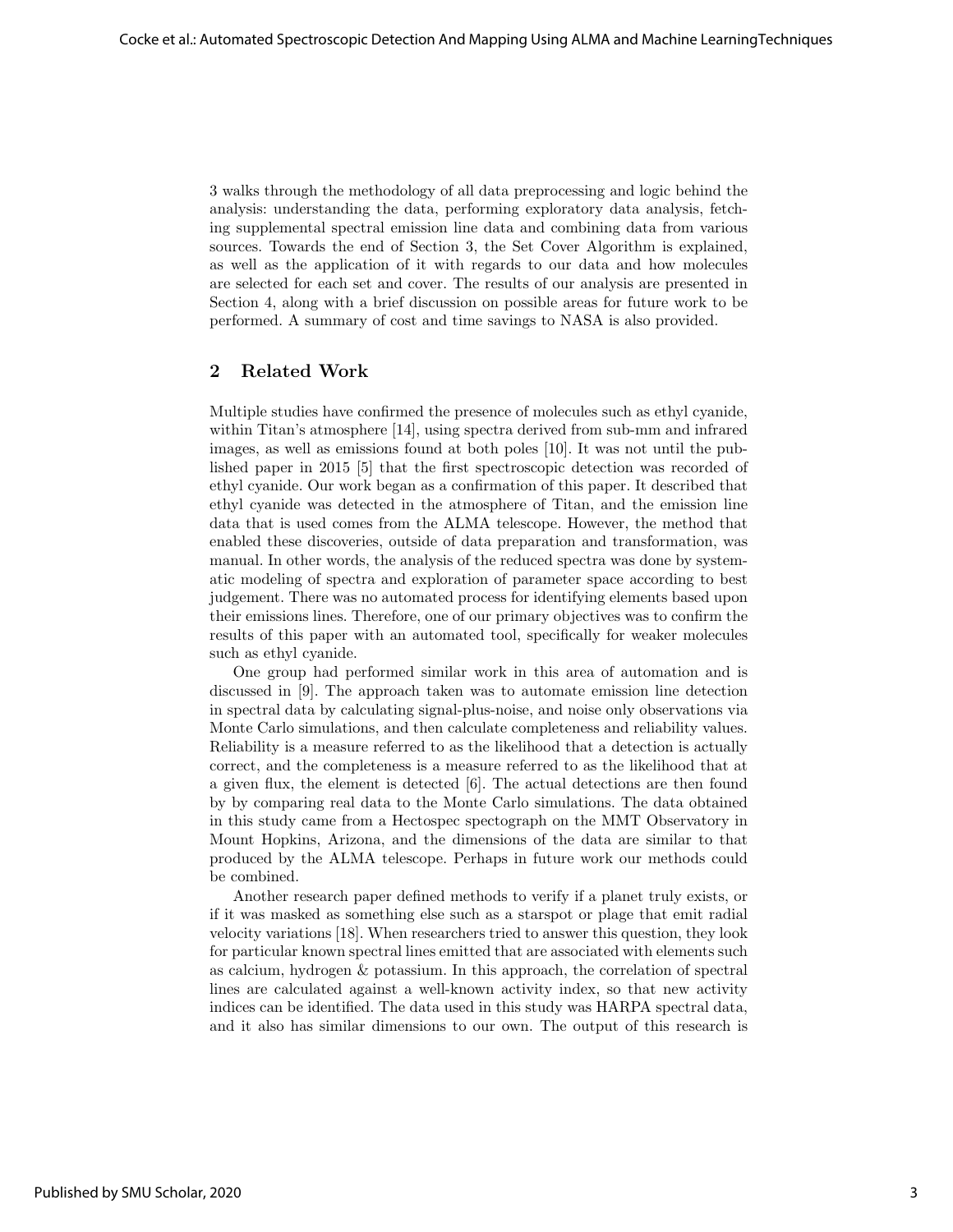a creation of a massive master list of activity-sensitive lines whose fluxes are periodic at the star's rotation period.

## 3 Methodology

#### 3.1 Understanding the Data

The initial data set of our project was delivered via four text files that were already preprocessed and include 3840 spectral channels with the following attributes: flux (Jy) recorded out to 9 decimal points, and frequency (GHz) recorded out to 12 decimal points. Table 1 summarizes this information above. There were no missing values or NaN (not a number) values in the input data. The molecules in the atmosphere absorb or emit light at varying wavelengths that are unique to each molecule. The frequency in this case is the independent variable, while the flux received was the dependent variable. Any flux received in between two frequency bins was added to the amplitude of the closest frequency bin.

Table 1. Description of the data.

| Data Sources                                                                    | About This File | Columns          |
|---------------------------------------------------------------------------------|-----------------|------------------|
| Win0.clean1.contsub_Jy.rest.scom.c.txt 3840 Rows, 2 Columns $#$ Frequency (GHz) |                 |                  |
| Win1.clean1.contsub_Jy.rest.scom.c.txt                                          |                 | $\#$ Flux $(Jv)$ |
| Win2.clean1.contsub_Jy.rest.scom.c.txt                                          |                 |                  |
| Win3.clean1.contsub_Jy.rest.scom.c.txt                                          |                 |                  |

#### 3.2 Exploratory Data Analysis

In keeping with traditional best practices when working with an unfamiliar data set, our first objective was to become familiar with it through visualization. Figure 1 is a plot of the data from the four text files all on one axis, while Figure 2 is a reproduction of [5], Figure 1. From Figure 1, we see that the data is not continuous across the entire spectrum. Each plot on Figure 1 represents just the data available in a given text file. A flux intensity greater than  $3\sigma$  (a "spike") is indicated by a dashed gray line. The  $3\sigma$  threshold for the flux was used to determine when a flux is significant in keeping with [5]. In other words, a recorded flux three standard deviations away from the mean flux of that data set would correspond to a potential "signal of interest" from light being reflected by a molecule [20]. This is only a "potential" signal of interest due to that the fact that three standard deviations away from the mean still leaves 0.3% possibility that the signal was actually due to noise. The standard deviation was computed separately for each data set, and minimizes the signal to noise ratio by excluding all flux signals greater than  $5\sigma$  in the calculation of the standard deviation.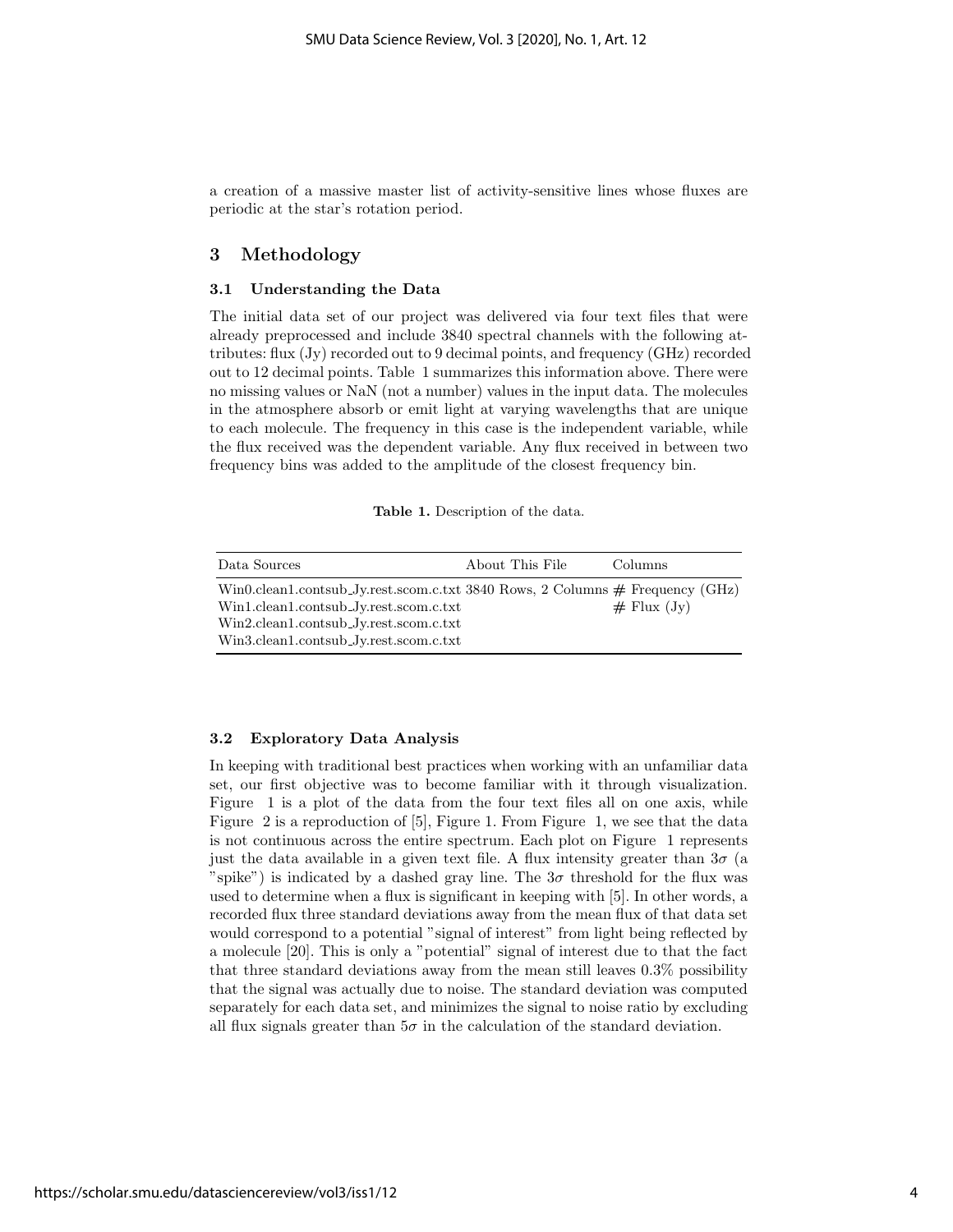

Fig. 1. The breaks in the data represent where each text file ends.



Fig. 2. Each vertical gray line represents one frequency bin with greater than  $3\sigma$  flux. Darker gray lines indicate regions where several frequency bins in close proximity to on another exceeded the  $3\sigma$  threshold.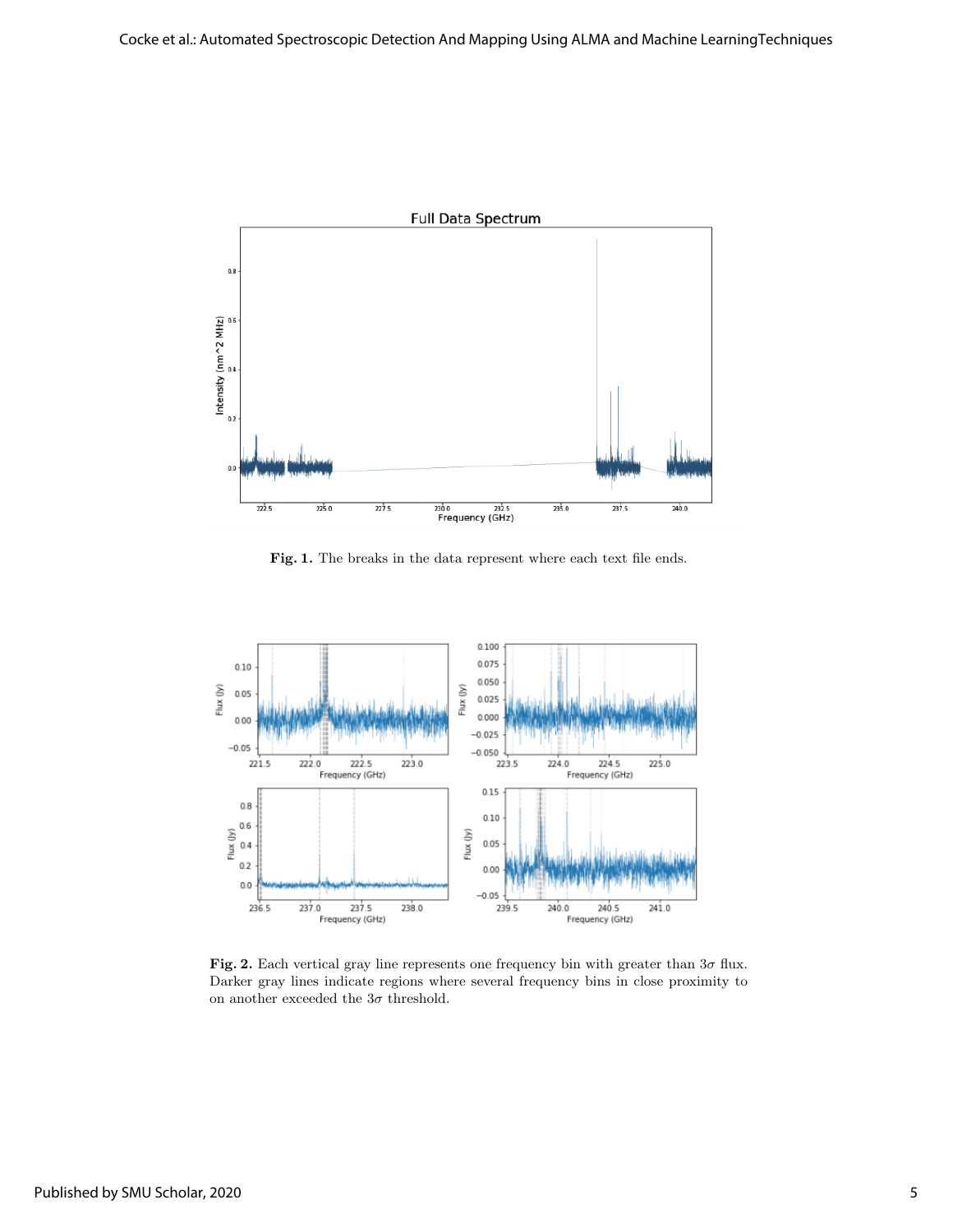#### 3.3 Obtaining Spectral Emission Data

To determine which molecule corresponds to a spike in flux at a given signal of interest, a comparison must be made to the known spectral lines of every molecule that emits at least one spectral line at each signal of interest within the minimum and maximum frequencies of the input data. For each signal of interest, we query the Splatalogue database using an API. Splatalogue <sup>3</sup> , is a database that allows users to query specific energy and frequency ranges and returns a table object containing information on each molecule that emits at least one known spectral lines within the specified range. Its data is pulled from a combination of 7 different data sources: The Cologne Database for Molecular Spectroscopy (CDMS) [16] [15], Jet Propulsion Laboratory (JPL) [17], National Institute of Standards and Technology (NIST) [12], Toyama Microwave Atlas (ToyaMA)<sup>4</sup>, TopModel Lines<sup>5</sup>, Ohio State University (OSU)<sup>6</sup> [13][8][7], and Spectral Line Atlas of Interstellar Molecules (SLAIM)<sup>7</sup>.

Each query is centered on the signal of interest (in GHz)  $\pm$  the channel spacing (488 KHz for the interferometric observations of Titan data). Four additional parameters are passed to the query:

- Top20 = 'planet' Specifies that the molecules of interest come from planetary atmospheres.
- show molecule tag =  $True$   $-$  Ensures the table object also returns the molecule tag.
- line\_lists =  $['CDMS', 'JPL']$  Limits the databases searched by the query to CDMS and JPL.
- line\_strengths =  $'ls1'$  Specifies that the intensities returned should be pulled from the CDMS and JPL databases.

At present, only the CDMS and JPL databases provide spectral emission data in a format that is usable by our team. Therefore, the other data sources available to Splatalogue will be ignored. The result is a table object containing one row for each result and columns as outlined in Table 2:

The Chemical Name, Molecule $\langle \text{br} \rangle$ Tag, Linelist, and the frequency that was used to generate the query are then stored for the next phase of data collection.

<sup>3</sup> Splatalogue is a database of spectral line data combined from several sources and can be found at https://www.cv.nrao.edu/php/splat/. The specific python library that can be called to retrieve the spectral data is astroquery.splatalogue found at https://www.astropy.org/astroquery/.

<sup>4</sup> Toyama Microwave Atlas for spectroscopists and astronomers is available at: http://www.sci.u-toyama.ac.jp/phys/4ken/atlas/ and is provided by Kaori Kobayashi and her team of collaborators at University of Toyama.

<sup>5</sup> Currently, this line list contains 13C1-methyl formate data, provided by a group of spectroscopist working on internal rotors.

<sup>6</sup> Fo more detailed information behind the data Ohio State University provides to Splatalogue visit https://www.cv.nrao.edu/php/splat/OSUSplat.html.

<sup>7</sup> All spectral line data were taken from the Spectral Line Atlas of Interstellar Molecules (SLAIM) (Available at http://www.splatalogue.net). (F. J. Lovas, private communication, Remijan et al. 2007).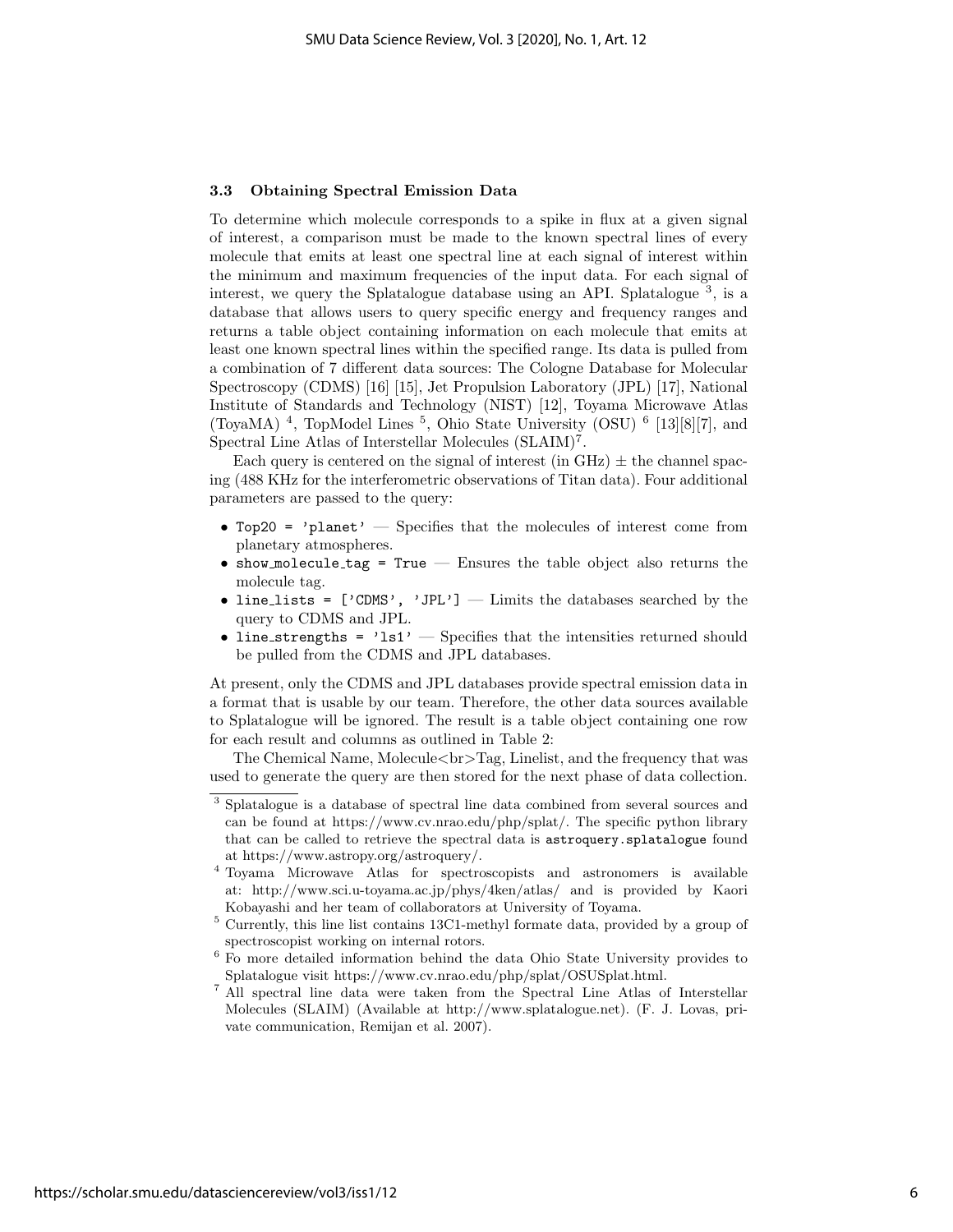|  | Table 2. Splatalogue Table Object Column Names |  |  |  |  |
|--|------------------------------------------------|--|--|--|--|
|--|------------------------------------------------|--|--|--|--|

| Column Name                                                                                                                                                                           |
|---------------------------------------------------------------------------------------------------------------------------------------------------------------------------------------|
| <b>Species</b>                                                                                                                                                                        |
| Chemical Name                                                                                                                                                                         |
| Freq-GHz(rest frame, redshifted)                                                                                                                                                      |
| Freq Err(rest frame, redshifted)                                                                                                                                                      |
| Meas Freq-GHz(rest frame, redshifted)                                                                                                                                                 |
| Meas Freq Err(rest frame, redshifted)                                                                                                                                                 |
| Resolved QNs                                                                                                                                                                          |
| CDMS/JPL Intensity                                                                                                                                                                    |
| $S\langle \text{sub}\rangle$ i $\langle \text{sub}\rangle$ μ $\langle \text{sup}\rangle$ 2 $\langle \text{sup}\rangle$ (D $\langle \text{sup}\rangle$ 2 $\langle \text{sup}\rangle$ ) |
| S <sub>sub&gt;ij</sub> <sub>is</sub>                                                                                                                                                  |
| $Log3105101$ (A $510111$ )                                                                                                                                                            |
| Lovas/AST Intensity                                                                                                                                                                   |
| $E_{\text{L}}$ (cm <sup><math>\text{-}1</math>)</sup>                                                                                                                                 |
| $E_{\rm L}(K)$                                                                                                                                                                        |
| $E$ -U $(cm2-1)$                                                                                                                                                                      |
| E.U(K)                                                                                                                                                                                |
| Molecule<br>Tr5Tag                                                                                                                                                                    |
| Linelist                                                                                                                                                                              |

The Chemical Name value is self-explanatory. The Molecule $\langle \text{br}\rangle$ Tag (Molecule Tag) however, needs some clarification. Splatalogue pulls its information from either the CDMS or JPL databases as specified by the line list parameter. The database it chooses is stored in the Linelist column of the table object. Every molecule on the CDMS and JPL database has its own unique ID. That ID is stored as the Molecule Tag. It should be noted that a molecule found on both the CDMS and JPL databases does not share the same Molecule Tag (ID). Therefore the Linelist must be specified along with the Molecule Tag to uniquely identify an entry in the database.

Splatalogue does not provide the entire known spectroscopy for each molecule, but with the parameters specified above, it does provide us with the Molecule Tag and Linelist in order to obtain it. Using this information, we created an API to perform a web-scraping process directly on the originating sources to pull all of the spectral lines for each molecule returned that emits at least one spectral line at any of the identified signals of interest.

The API, named SpectralQuery, allows the user to specify a database (currently, CDMS or JPL) and creates a SpectralQuery class object from that input. When an instance of the class is initialized, the URL for the specified database and its associated base URL for results are defined. Using the BeautifulSoup python library, the contents of the database are parsed and made ready for queries. At present, the SpectralQuery API only contains one method, getSpectralLines, which takes the Molecule Tag as a string as input,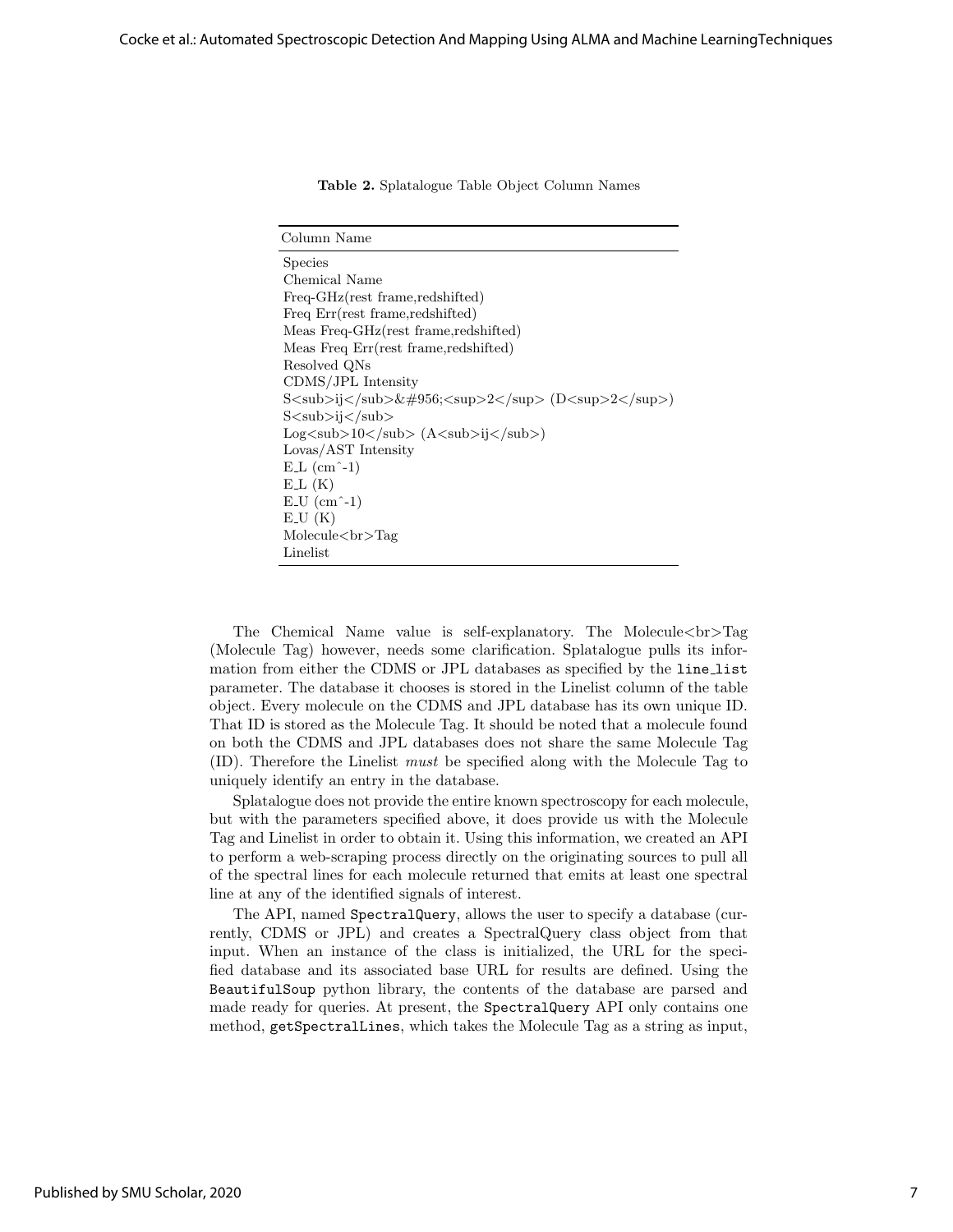and returns a pandas data frame containing all known spectral line frequencies, uncertainties, and intensities for the specified Molecule Tag. To accomplish this, the method parses through the database contents to find the entry that contains the Molecule Tag in its ID field and then saves the relevant information. The method for parsing through the database is dependent on the database itself however. JPL, for example, provides catalogue files (.cat) that contain the Molecule Tag in the name of the file, thus allowing for an easy search. CDMS on the other hand, provides an .html link for every molecule, but only provides a .cat file for some molecules that are in a format usable for analysis. For this reason, when the getSpectralLines method is used on the CDMS database, the .html link is referenced, requiring additional URL parsing to obtain the data we are looking for. Once the spectral emission data is available, regular expression operations are used to format the data and separate entries that might bleed into one another (i.e. formatting 100531.5832-105.9989 into 100531.5832 and -105.9989). Using the SpectralQuery API, a python key-value data object (dictionary) is created with each key representing a molecule name identified by Splatalogue, and each value containing the pandas data frame returned from SpectralQuery's getSpectralLines method using that molecule's Molecule Tag on the database identified by the Linelist. Table 3 illustrates this structure using the molecule acetone as an example.

| Table 3. Example dictionary for the molecule acetone. |  |
|-------------------------------------------------------|--|
|-------------------------------------------------------|--|

| Key     |                                       | Value |                   |
|---------|---------------------------------------|-------|-------------------|
|         | Frequency (MHz) Uncertainty Intensity |       |                   |
|         | 221491.6383                           |       | $0.3403 - 6.6355$ |
| acetone | 221499.9092                           |       | $0.0617 - 6.4555$ |
|         | 221526.9753                           |       | $0.8351 - 6.8137$ |

The results are limited to the minimum and maximum frequencies available in the input data. There are in most cases however, many more spectral lines available that fall outside of the range of frequencies in the input data. Figure 3 below is a representation of all spectral emission data for ethyl cyanide. The ALMA telescope is only able to capture but a small fraction of the entire spectrum.

#### 3.4 Combining the Data

The frequencies listed in the dataframe for each molecule were sorted by decreasing intensity and then ranked in that order. Four additional columns were then appended to the dataframes: "Closest," "Flux," "Spike," and "Sigmas." Since the frequencies listed in the CDMS and JPL databases may not align exactly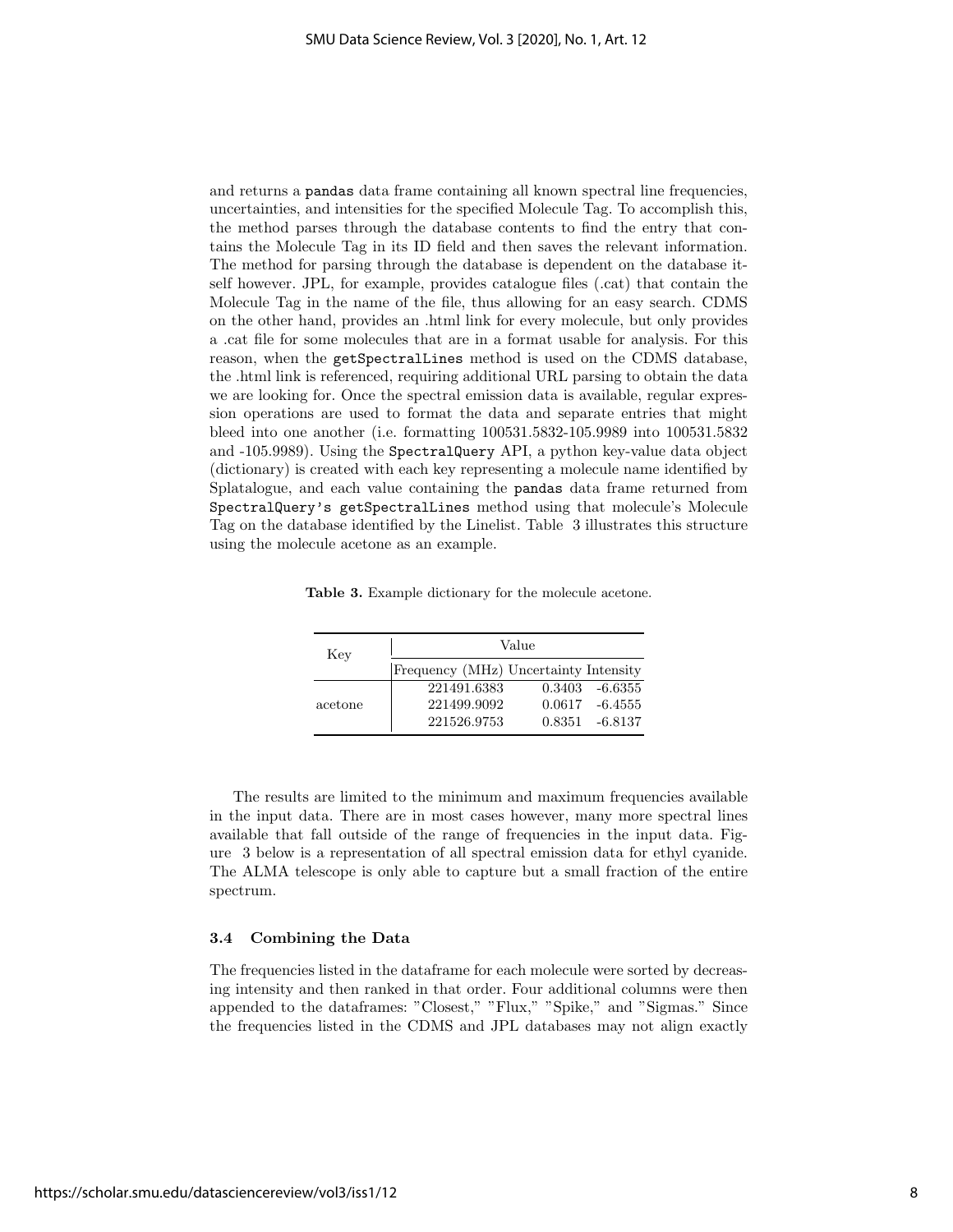

Fig. 3. Each vertical blue line represents a known spectral line for ethyl cyanide and was retrieved from the CDMS database. The red rectangle represents the 20GHz window for which data is collected from the ALMA telescope.

with those in the input data, "Closest" represents the closest frequency from the input data to that listed on CDMS and/or JPL. "Flux" contains the flux of the input data at the "Closest" frequency. If the recorded flux was negative, its value is replaced with 0. The value for "Spike" is True if the flux exceeds the  $3\sigma$ threshold of the data set it came from. "Sigmas" are the number of standard deviations away from the mean for the recorded flux. Table 4 provides an example of the structure of the updated dataframe.

For some molecules there were duplicate emission line entries. This could be due to different energy state transitions or recording errors in the database. When duplicate emission line entries are present, only the first entry is retained for the remainder of the analysis.

#### 3.5 Weighting the Data

As shown in the example table above for ethyl cyanide, all of the spectral lines are ordered by descending intensity values. Within a specific frequency range, the data will only comprise of a given number of spectral lines and frequencies. How can one say whether or not ethyl cyanide is present in a planetary atmosphere if only a few of the above spectral lines are observed? If the few spectral lines observed are of the highest intensity, we would be more likely to say that the molecule is present than if the few spectral lines observed were of the lowest intensities. This indicates a need for creating a function to weight the spectral lines observed based on the intensity. Equation 1 below defines these weights: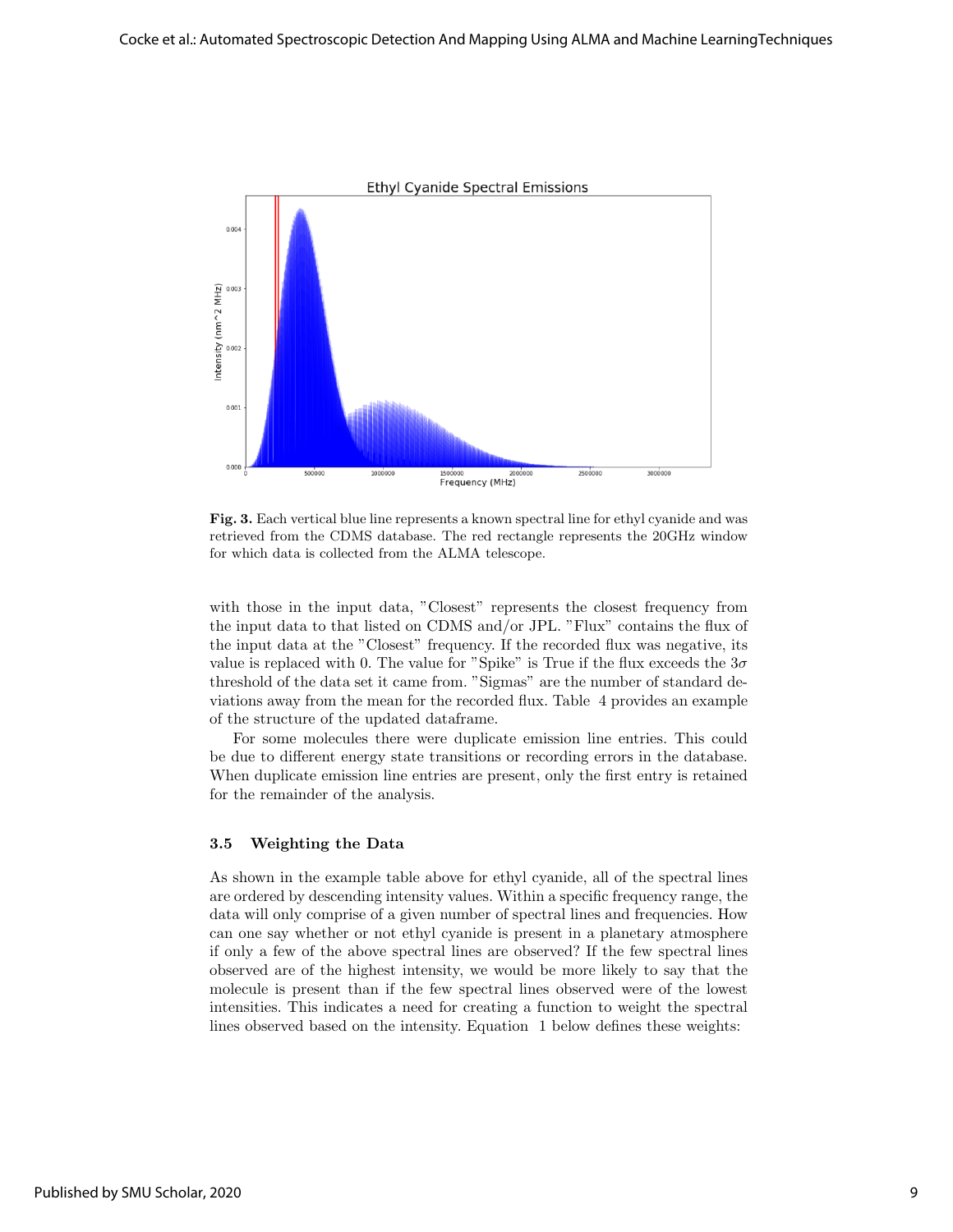| Key           | Value          |                                |          |                           |  |       |                   |
|---------------|----------------|--------------------------------|----------|---------------------------|--|-------|-------------------|
|               |                | Rank Frequency (MHz) Intensity |          | Closest                   |  |       | Flux Spike Sigmas |
|               | 1              | 237851.8593                    | $-2.629$ | 237852.00069 0.073        |  | True  | 3.674             |
|               | $\overline{2}$ | 237405.1700                    | $-2.636$ | 237405.19192 0.079        |  | True  | 3.989             |
|               | 3              | 237170.4500                    | $-2.646$ | 237170.31212 0.084 True   |  |       | 4.233             |
|               | 4              | 223553.6100                    | $-2.670$ | 223553.55049 0.053 True   |  |       | 4.422             |
|               | 5              | 222918.1747                    | $-2.685$ | 222918.23940 0.065        |  | True  | 4.139             |
| ethyl cyanide |                | .                              | .        | .                         |  |       |                   |
|               | 146            | 236495.2182                    | $-8.507$ | 236495.45997 0.051        |  | False | 2.568             |
|               | 147            | 221786.4689                    | $-8.668$ | 221786.32385 0.016 False  |  |       | 1.063             |
|               | 148            | 221665.0508                    | $-8.668$ | 221665.22159 0.019 False  |  |       | 1.225             |
|               | 149            | 223235.9856                    | $-8.691$ | 223236.13285 -0.006 False |  |       | 0.000             |
|               | 150            | 223093.5729                    | $-8.692$ | 223093.54470 -0.013 False |  |       | 0.000             |

Table 4. Example complete dictionary for the molecule ethyl cyanide ("Uncertainty" column not shown).

$$
W = \begin{cases} \frac{\phi(10^{I})}{\sigma} & \text{spike} = True\\ 0 & \text{spike} = False \end{cases}
$$
 (1)

Where  $\phi$  and I are the recorded flux and catalogued intensity, respectively, for a given emission line, and  $\sigma$  is the standard deviation of the flux from the data set it came from. The fraction  $\frac{\phi}{\sigma}$  has the effect of determining the number of standard deviations away from the mean the given flux is. The only exception to the above equation is for the "Unknown" molecule. Since the intensities for "Unknown" are the same as the flux (by design), the above equation instead takes the form:

$$
W = \phi(10^{\phi})
$$
 (2)

Equation 2 has the effect of causing emissions in the "Unknown" category to carry significantly more weight since the value of the flux is generally much greater than a typical catalogued intensity.

By creating the weights from equation 1 and 2 above, the spectral lines with the greatest intensity and corresponding flux now have a higher weight and therefore carry more importance when determining if a molecule is present or not in an atmosphere. Next, a new pandas data frame object was created with each row corresponding to a potential molecule, columns set to the frequencies corresponding to all spikes in the input data, and values equal to the weights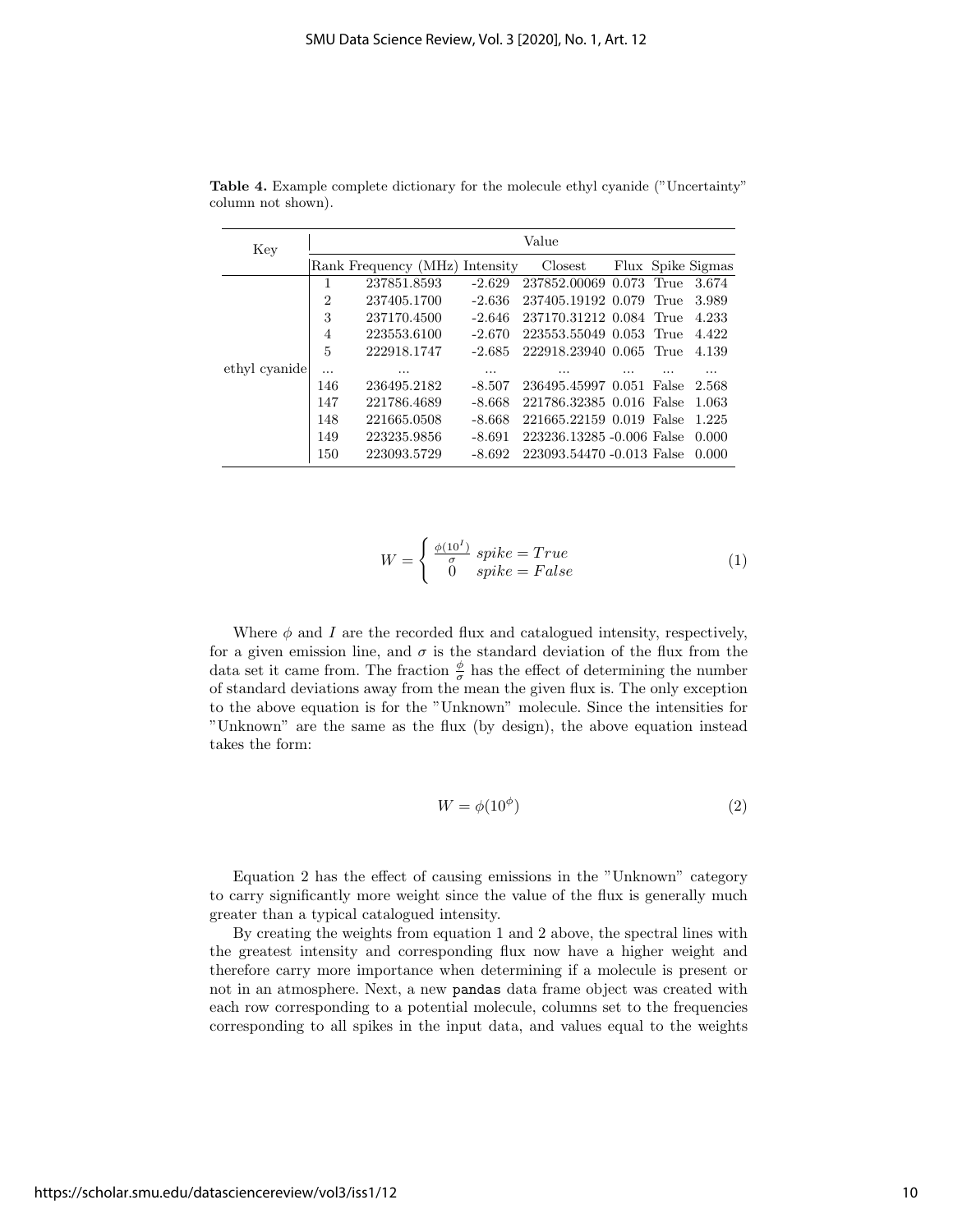calculated above. We refer to this data frame as the weight matrix. The total weight for a given potential molecule then is the sum of the weights in its row of the weight matrix. When all potential molecules are sorted by the their total weight in descending order, we can get a good first order approximation of which molecules are likely to be present in the atmosphere.

## 3.6 Set Cover Method

The next objective was to identify which combination of molecules could reproduce the spike signature observed in the input data. This sort of problem falls within the domain of combinatorial analytics [1] and set cover theory. [19] and [2] provide further guidance into the definitions and methodologies used in set cover theory. For a more discrete mathematics approach, [3] should be used as a resource. To begin, an overview of some useful definitions is in order.

- Universe The set of all frequencies with fluxes greater than  $3\sigma$  will be called the universe. These correspond to the columns of the weight matrix.
- Set Each possible molecule may have some spikes at a few of the frequencies in the universe. So all the frequencies with a spike will constitute the set for that molecule.
- Weight Each set also has an associated weight which is a metric of how much of the Universe is being captured by that set.
- Cover  $A$  cover is a collection of sets whose union is the universe. That is, there is a combination of molecules that will reproduce all of the  $3\sigma$  spikes that we see in the input data.
- Total Weight There may be (and will be) multiple covers that can reproduce the universe. Each cover will have an associated total weight which will be the sum of the Weights of the sets that make up the cover.

Our job is to find the most probable covers that can be formed from the fewest number of possible molecules. One approach is to find all possible covers, and then select the smallest cover with the highest total weight. We first tried to accomplish this by implementing a depth first search with the root node as the set of all possible molecule sets. It was quickly identified however, that it is computationally impossible to find every cover using this method at present. The total number of possible covers from just the molecules with at least one known  $3\sigma$  spike in this data set is over  $1.18 \times 10^{59}$ . We instead focus on finding only the most probable cover by using a greedy approach<sup>[19]</sup>. We start by defining two empty lists:

- cover included Contains the names of all included molecules in the cover.
- cover  ${\bf free}$  Contains the set of unique frequencies formed by the union of each set belonging to the molecules included in cover included.

The first step is to identify all molecules which are the sole contributor for a given spike. That is, for spike A, the number of all potential molecules with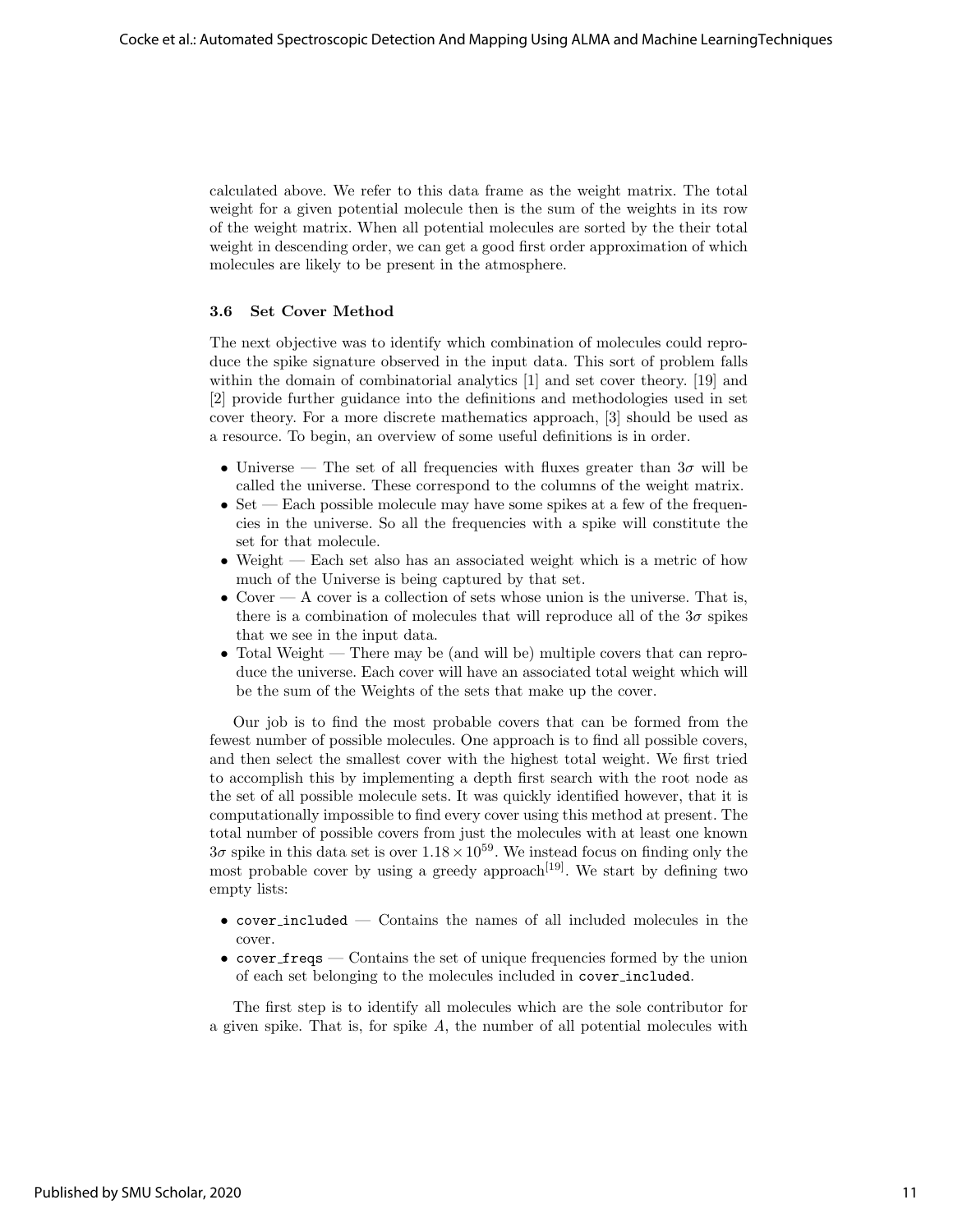known emission lines at A is exactly 1. This means that every molecule that meets this criteria must be included in any possible cover because excluding it would result in no feasible covers. We refer to these as "obligatory molecules." The names of each of these molecules are appended to the list of cover included and their sets are appended to cover freqs regardless of their total weight or individual spike weights.

Once all of the obligatory molecules have been included in the cover, we move on to identify the most probable molecules to include. We accomplish this by identifying the row and column of the highest weight in a copy of the weight matrix. The copy is to ensure the integrity of the original weights. Recall, the column corresponds to the frequency of the spike, and the row corresponds to the name of the potential molecule. By selecting the highest weight value, we identify the strongest sources first. If the molecule name isn't already included in cover included, it gets appended to cover included and its set appended to cover freqs. Regardless of whether the molecule with the highest weight gets included or not, that weight gets set equal to 0 in the copy of the weight matrix. Then, the process of finding the next highest weight and testing if the molecule is already included or not is repeated until a viable cover if formed.

Finally, if there is a molecule that is known to not exist in this particular atmosphere, but it has already been included in the cover, the user has the ability to manually remove individual molecules from the cover and generate a new cover excluding those molecules. If the molecule being removed was one of the obligatory molecules, the unique spike it was responsible for gets assigned to the "Unknown" molecule. This step is put in place to ensure that a viable cover will always exist.

#### 3.7 Molecule Selection

The greedy set cover approach described in section 3.6 has the advantage of producing a cover that will always include the molecules with the highest weight for each observed spike. However, even if a molecule has a high weight for a given spike, that is not evidence enough that the molecule is in fact present in the atmosphere. For example, assume molecule X has  $n$  emission lines in the range of the input data and carries the greatest weight in the weight matrix for observed spike A at  $X_j$ , where  $X_j$  is not the strongest emission line (say, the  $10^{th}$  strongest, for example). If X were present, we would expect to see spikes at each of the j frequencies leading up to  $X_i$ , or at least a high proportion of those frequencies. If this is not the case, then we must consider that the observed spike is from a different molecule, absorption events in the atmosphere are masking the other spike signatures, or the signal is actually due to noise. We must therefore derive a selection criteria and a threshold at which a molecule is classified as "present" or "not present." Equation 3 defines the selection criteria: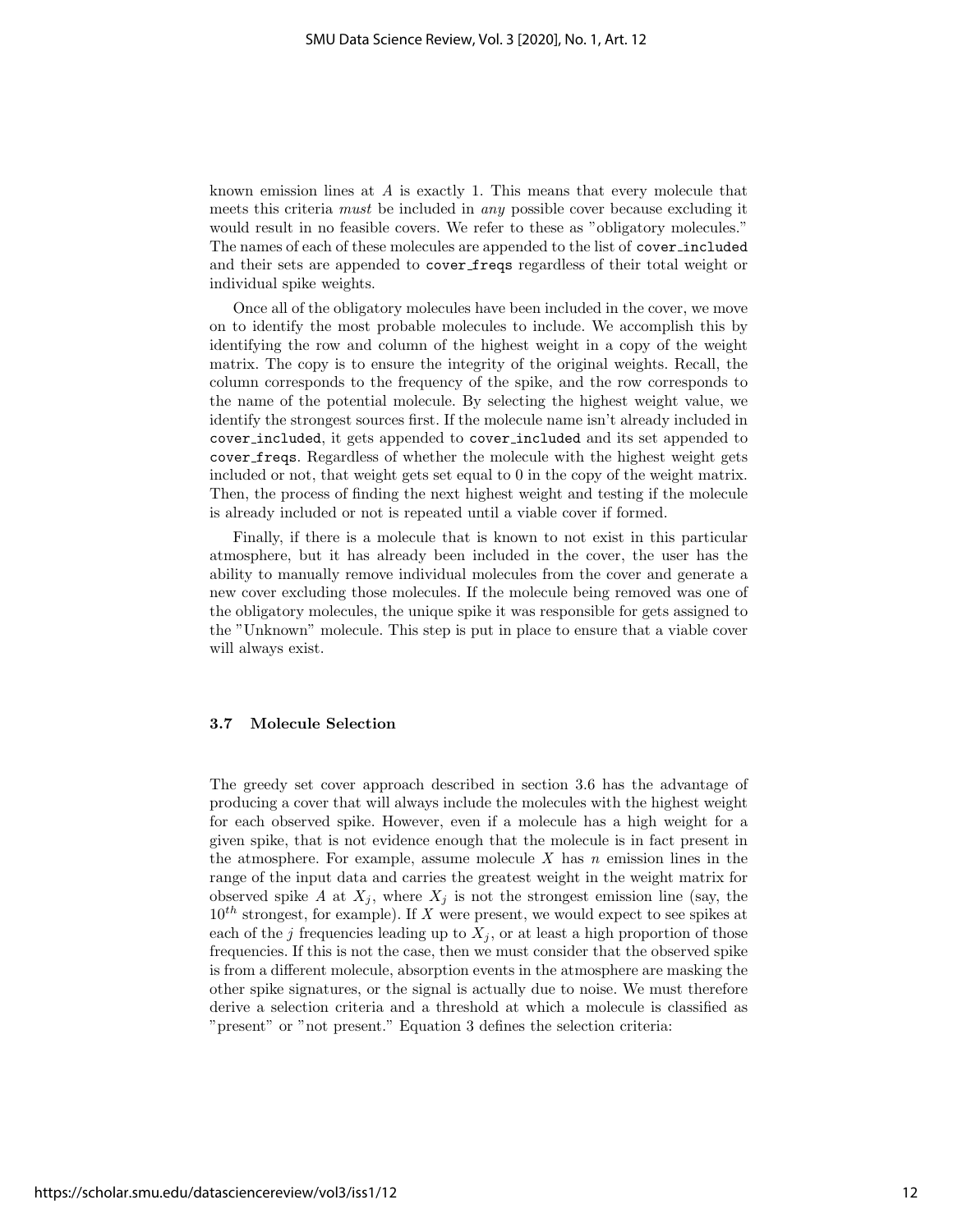$$
F_{molecule} = \sum_{j=1}^{n} \begin{cases} \sum_{k=1}^{10^{I_j}} spike_j = True\\ 0 & spike_j = False \end{cases}
$$
 (3)

Where  $F_{molecule}$  is the fraction of intensities present for the given molecule,  $n$  is the number of emission lines in the range of the input data for a given molecule,  $I_j$  and  $I_k$  are the CDMS or JPL intensity for the  $j^{th}$  and  $k^{th}$  entry, and spike<sub>j</sub> is the boolean value of whether or not a spike is present in the  $j<sup>th</sup>$ emission line. This selection criteria, we call the "intensity metric," does not account for the value of the flux where a spike is present. Therefore, two entries with identical intensities will carry the same weight regardless of the flux as long as it meets the  $3\sigma$  threshold. An alternative to equation 3 that does account for flux is identified here:

$$
F_{molecule} = \sum_{j=1}^{n} \sqrt{\left(\frac{10^{I_j}}{\sum_{k=1}^{n} 10^{I_k}} - \frac{\phi_j}{\sum_{k=1}^{n} \phi_k}\right)^2}
$$
(4)

Where  $F_{molecule}$ , n,  $I_j$ ,  $I_k$ , i and j are defined as in equation 3, with the addition of the flux of the  $j^{th}$  and  $k^{th}$  entry,  $\phi_j$  and  $\phi_k$ , respectively. Functionally, it is the square root of the difference of proportions between intensity and flux, squared. In this form, a molecule is selected if  $F_{molecule}$  is less than or equal to the specified threshold. This "flux metric" accounts for flux, but ignores whether or not the flux was detected at or above the  $3\sigma$  threshold. While this may lead to the detection of weaker signals found below  $3\sigma$ , it may also introduce molecules that are actually noise. We leave it to the domain experts to decide which metric works best.

#### 4 Results and Analysis

The set cover method identified 34 obligatory molecules and 52 molecules that are probable in the Titan data. The intensity metric was applied with a threshold of 0.7 and compared against the flux metric with a threshold of 1. The results are listed in Table 5.

The molecule names appended with an asterisk indicate molecules identified by NASA in [5] and are currently known to exist on Titan. The Unknown molecule is present in both results by design. The intensity metric performed slightly better than the flux metric by correctly identifying all four known molecules in the Titan data. The flux metric was unable to identify methyl cyanide despite presenting several other weaker candidates. Table 5 shows more results for the flux metric than the intensity metric, demonstrating how additional noise is introduced using this metric, but it is difficult to distinguish noise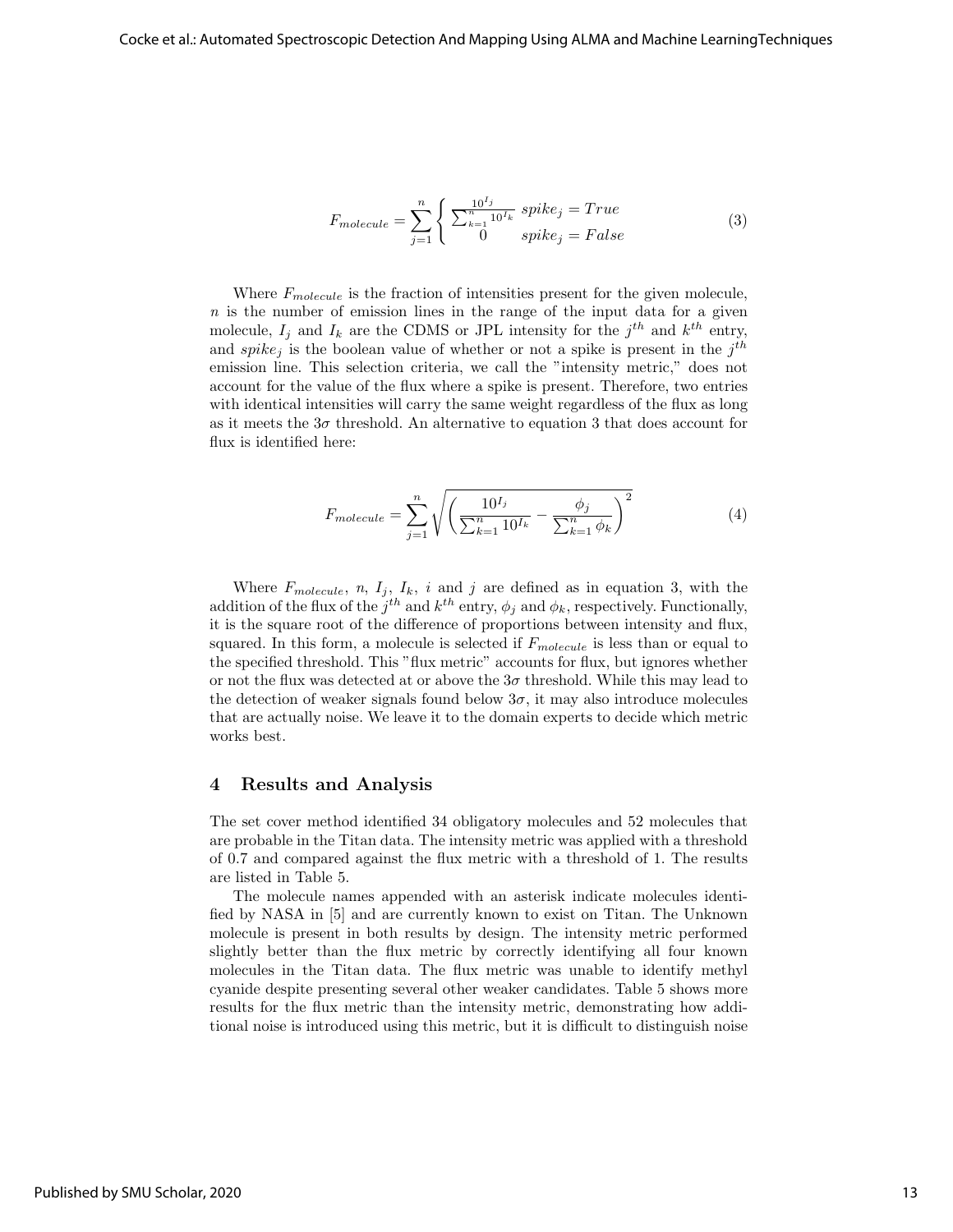| Intensity Metric  |  | Flux Metric                           |        |  |
|-------------------|--|---------------------------------------|--------|--|
| Molecule Name     |  | Weight Molecule Name                  | Weight |  |
| Unknown           |  | $1.000$  cyanoacetylene <sup>*</sup>  | 0.000  |  |
| cyanoacetylene*   |  | $1.000$ Unknown                       | 0.253  |  |
| methyl cyanide*   |  | $0.999$ methyl acetylene <sup>*</sup> | 0.273  |  |
| ethyl cyanide*    |  | $0.817$ cyanobutadiyne                | 0.443  |  |
| methyl Acetylene* |  | $0.816$ formal dehyde                 | 0.509  |  |
| formaldehyde      |  | $0.745$  propadienonethione           | 0.649  |  |
|                   |  | 1,3-butadiynyl radical                | 0.718  |  |
|                   |  | ethyl cyanide*                        | 0.743  |  |
|                   |  | magnesium cyanide                     | 0.783  |  |
|                   |  | cyanobutadiynylide anion              | 0.803  |  |

Table 5. Selection criteria results.

from weak signals. Thus, a comparison of both metrics is used for best results. Interestingly, both metrics identified formaldehyde as a possible candidate. The formation of formaldehyde in Earth's atmosphere is a well known process [11]. However, due to its short half-life in air (about one hour), there would have to be a continuous source for it to be present on Titan.

Figures 4, 5, and 6 below shows the spike signatures for the molecules identified in both metrics against all spike signatures, with spikes corresponding to molecule detections colored red in figures 5 and 6. Clearly, there is little difference between figures 5 and 6, indicating that the intensity metric may very well be the simpler, better model. It is interesting to note that there are no spikes belonging to any known molecules in the 239.5 - 241.5 GHz range (bottom right plot in figures 5 and 6). This find may warrant additional research since these spikes could belong to molecules and are not yet catalogued in Splatalogue, CDMS, or JPL and are unlikely to be noise due to their flux being at least greater than  $3\sigma$ .

## 5 Conclusion

Using the methodology described above, we were able to identify all of the previously known molecules in Titan's atmosphere, as well as identify formaldehyde's possible existence. The process created is repeatable and saves NASA an estimated cost of \$8,000 per spectra fitted and 80-man hours of time.

The broader application of the results indicate that automated spectroscopic molecule detection shows promise for a cursory analysis of a planetary atmosphere. A strong case may be made for when both selection metrics identify similar molecules in their output to warrant additional research towards confirming the presence of the identified molecules. Additionally, as more spectral line data becomes available on CDMS and JPL from scientific contributions, other molecules may also be identified by our work. The identification of Formalde-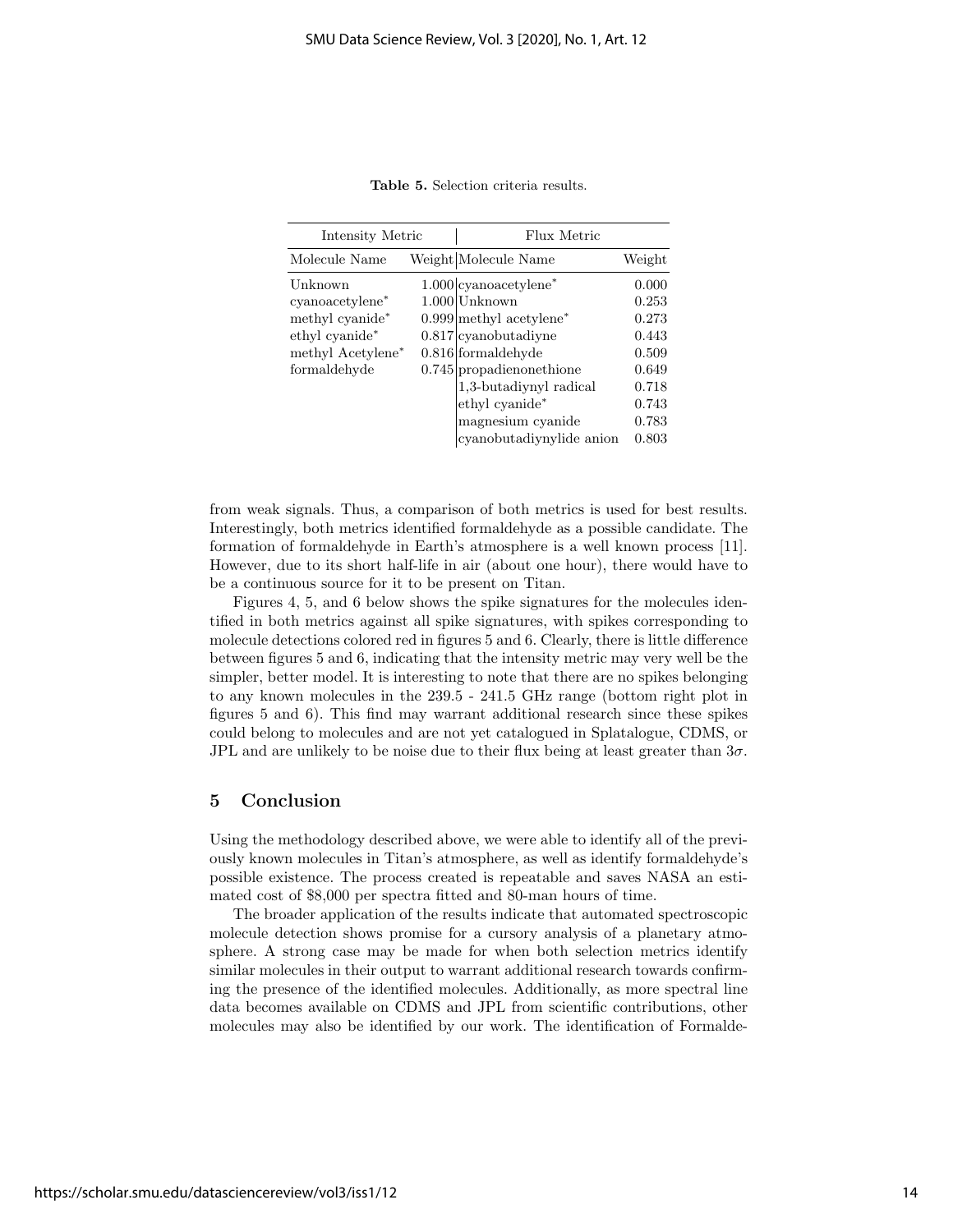

Fig. 4. Similar plot as Figure 2, but only those frequencies with associated flux greater than  $3\sigma$  are shown.



Fig. 5. Intensity metric: each identified molecule has their spikes colored in red.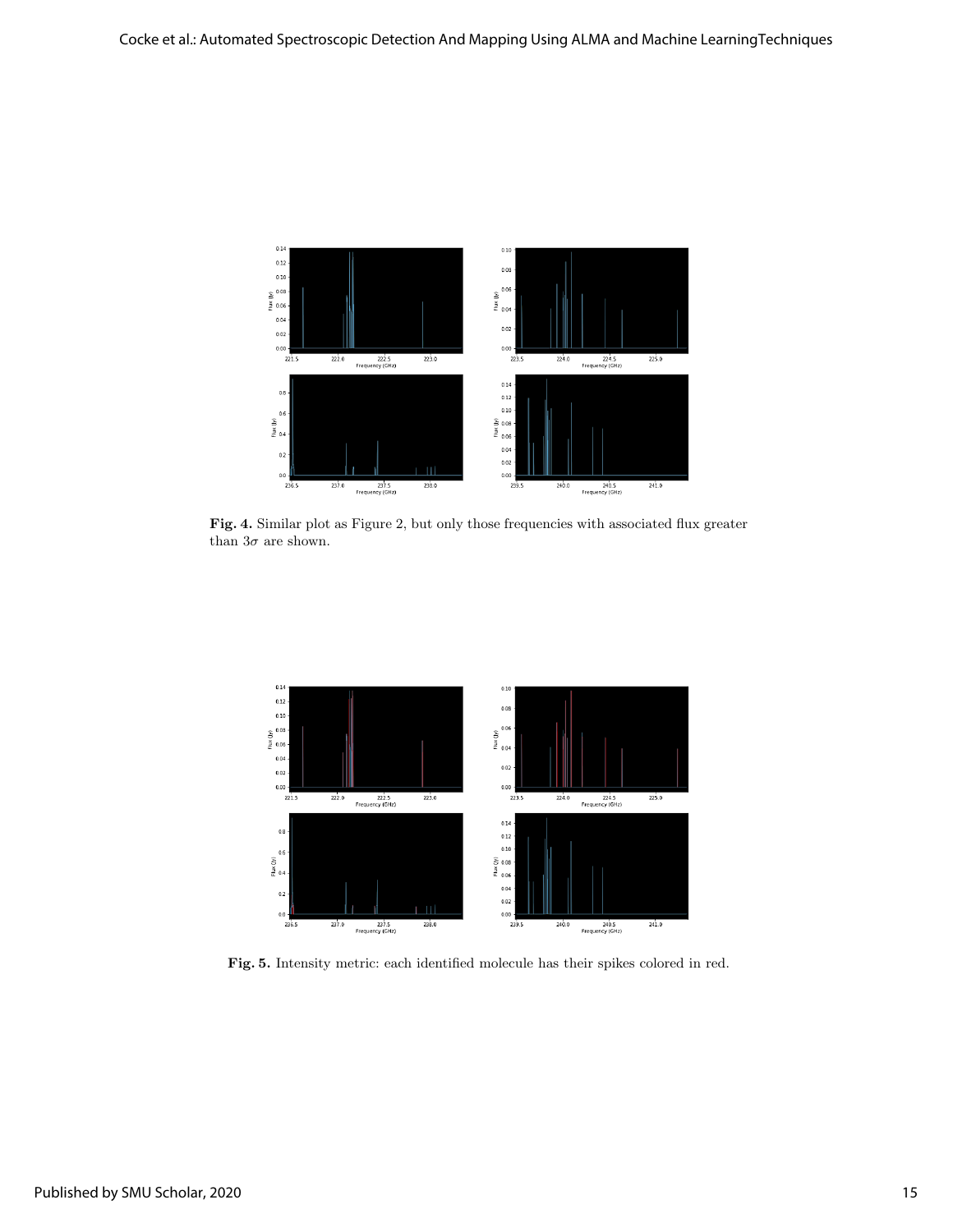

Fig. 6. Same plot as Figure 5, but for the flux metric.

hyde from the set-cover algorithm has piqued NASA's curiosity and is grounds for further research: NASA plans on gathering more data with the ALMA telescope at different frequencies where one would expect to see spectral line spikes corresponding to formaldehyde, in an attempt to verify its existence on Titan. In our future work, we will test the methods outlined here against other data sets, both from Titan and other planetary atmospheres for robustness and accuracy.

The code behind the processes was originally built in a Jupyter Notebook, but has since been modified to be compatible with Google Colab  $8$  so that it may be used by anyone with an internet connection and the AutoSpec.ipynb file. Google Colab includes most of the standard python libraries already built-in. For the few non-standard libraries (Astroquery, Astropy)<sup>9</sup>, they are automatically installed in the Google Colab environment for use with the code. In this manner, the end user needs only to upload data to Google Colab, and run every cell. The output of the program is automatic and are the most probably set-cover combinations for whatever data has been fed into the program. In this way, any celestial object with spectral data gathered in a similar format to that used in our process will have the ability to be analyzed seemlessly.

<sup>8</sup> Google Colab is a free tool developed by Google that allows users to program in python in a browser. More information can be found at https://colab.research.google.com/.<br><sup>9</sup> The python library docum

python library documenation for astroquery and astropy can be found at https://astroquery.readthedocs.io/en/latest/ and https://docs.astropy.org/en/stable/install.html, respectively.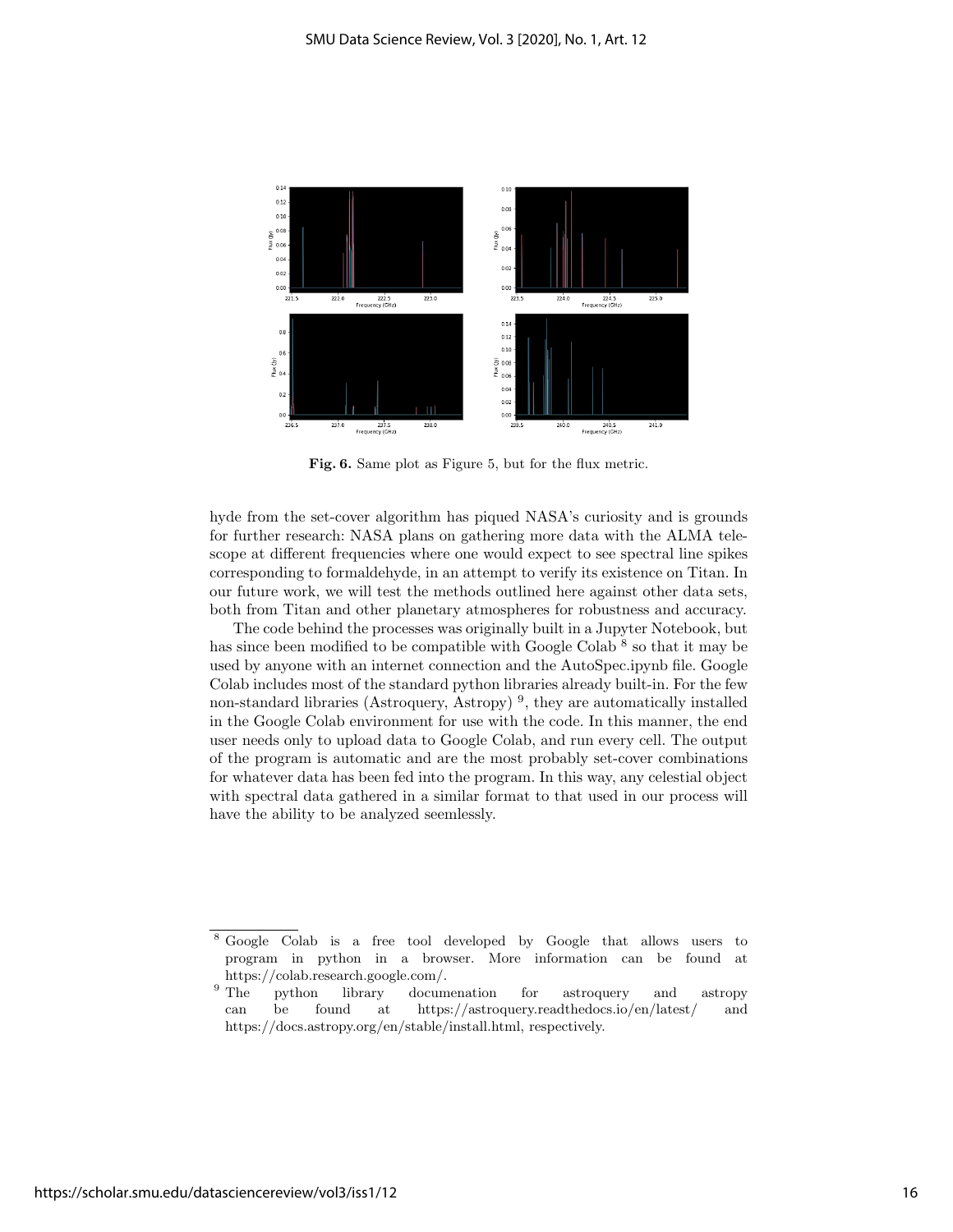## References

- 1. Athanassopoulos, S., Caragiannis, I., Kaklamanis, C.: Analysis of Approximation Algorithms for k-Set Cover Using Factor-Revealing Linear Programs. Springer (2008)
- 2. Bilal, N., Galinier, P., Guibault, F.: A new formulation of the set covering problem for metaheuristic approaches. ISRN Operations Research 2013 (2013)
- 3. Brimkova, V.E., Leach, A., Mastroianni, J.W.M.: Approximation algorithms for a geometric set cover problem. Discrete Applied Mathematics 160(7-8) (2012)
- 4. Carroll, B., Ostlie, D.: An Introduction to Modern Astrophysics. Cambridge University Press (2017)
- 5. Cordiner, M.A.: Ethyl cyanide on titan: Spectroscopic detection and mapping using alma. The Astrophysical Journal Letters 800(1) (2015)
- 6. Fern´andez-Soto, A., Lanzetta, K.M., Chen, H.W., Pascarelle1, S.M., Yahata, N.: On the compared accuracy and reliability of spectroscopic and photometric redshift measurements. The Astrophysical Journal Supplement Series 135(1) (2001)
- 7. Fortman, S., Medvedv, I., Neese, C.F., Lucia, F.D.: The complete experimental spectrum of ethyl cyanide (ch3ch2cn) between 210 and 270 ghz. The American Astronomical Society 725(2) (2010)
- 8. Fortman, S., Medvedv, I., Neese, C.F., Lucia, F.D.: A new approach to astrophysical spectra: The complete experimental spectrum of ethyl cyanide (ch3ch2cn) between 570 and 645 ghz. The American Astronomical Society 714(1) (2010)
- 9. Hong, S.: On the automated and objective detection of emission lines in faintobject spectroscopy. Publications of the Astronomical Society of the Pacific 126 (2014)
- 10. Jennings, D.E., Achterberg, R.K., Cottini, V., Anderson, C.M., Flasar, F.M., Nixon, C.A., Bjoraker, G.L., Kunde, V.G., Carlson, R.C., Guandique, E., Kaelberer, M.S., Tingley, J.S., Albright, S.A., Segura, M.E., de Kok, R., Coustenis, A., Vinatier, S., Bampasidis, G., Teanby, N.A., Calcutt, S.: Evolution of the farinfrared cloud at titan's south pole. Journal of the American Society for Mass Spectrometry 804(2) (2015)
- 11. Kaden, D.A., Mandin, C., Nielsen, G.D., Wolkoff, P.: WHO Guidelines for Indoor Air Quality: Selected Pollutants. World Health Organization (2010)
- 12. Lovas, F.J., Bass, J.E., Dragoset, R.A., Olsen, K.J.: Nist recommended rest frequencies for observed interstellar molecular microwave transitions. NIST Physical Measurement Laboratory 33(2) (2004)
- 13. Medvedev, I., Lucia, F.D.: An experimental approach to the prediction of complete millimeter and submillimeter spectra at astrophysical temperatures: Applications to confusion-limited astrophysical observations. Abstracts of OSU International Symposium on Molecular Spectroscopy 2000-2009 656(1) (2007)
- 14. Milligan, D.B., Freeman, C.G., Maclagan, R.G., McEwan, M.J., Wilson, P.F., Anicich, V.G.: Termolecular ion–molecule reactions in titan's atmosphere. Journal of the American Society for Mass Spectrometry 126(945) (2001)
- 15. Müller, H.S.P., Schlöder, F., Stutzki, J., Winnewisser, G.: The cologne database for molecular spectroscopy, cdms: A useful tool for astronomers and spectroscopists. Journal Of Molecular Structure 742 (2005)
- 16. Müller, H.S.P., Thorwirth, S., Roth, D.A., Winnewisser, G.: The cologne database for molecular spectroscopy, cdms, in the virtual atomic and molecular data centre, vamdc. Astronomy Astrophysics 327 (2016)